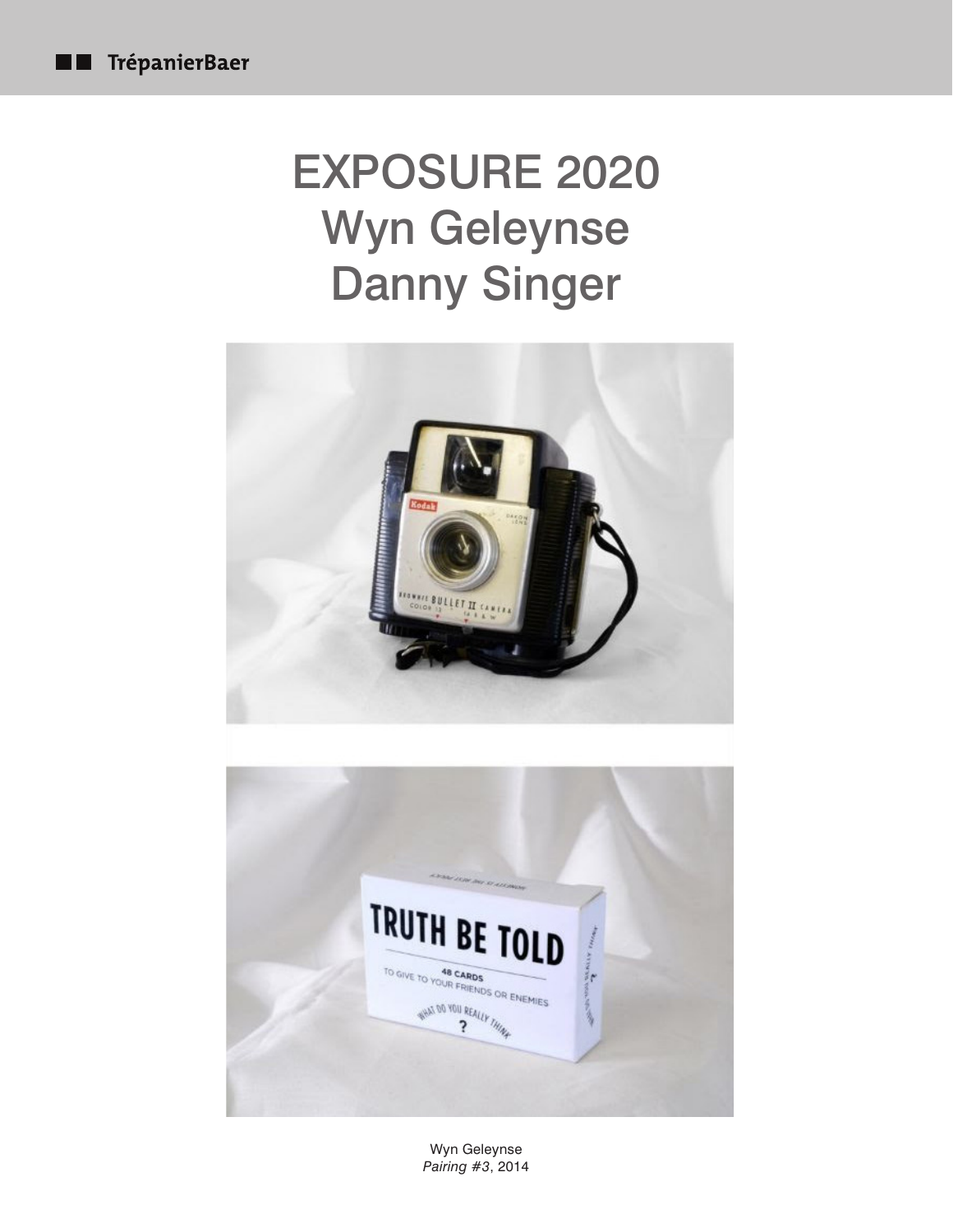

Wyn Geleynse *Projector, November 21, 2019,* 2019

## Opening Reception: Friday, February 7, 2020

## From 4:00 pm to 8:00 pm

\*\*\*

As part of the 2020 EXPOSURE Photography Film Festival, TrépanierBaer presents a new Big Sky photograph by Danny Singer, and new and recent works by the 2018 Governor General Award - winning artist Wyn Geleynse .

On view now in our Galleria is a breathtaking new work by Danny Singer titled *Gainsborough Storm Sky* (2019). Gainsborough is a village in the province of Saskatchewan, Canada. A small farming community, the village is located on Highway 18 in the southeastern corner of Saskatchewan, the corner-most community in the province. Working out of the tradition of documentary photography and using contemporary photographic techniques, Singer records places found in Canada's western Prairie Provinces, and in the Great Plains of North America. Often composed of up to 80 or 100 sequential images digitally conjoined into seamless panoramas, Singer's photographic works are eloquent, elegiac and nostalgic histories of small towns, villages, and hamlets.

In our Viewing Room, we have curated and presented a few select works by Wyn Geleynse. Anchoring this part of the exhibition is the stunning film projection titled *Aura* (1991-1992): an image of what could easily be a hazy 19th-century landscape painting, dancing in the light, is projected by an old 16 mm projector onto a wall-mounted ground-glass gilded frame surrounded by an ebony velvet curtain.

As noted by Wyn Geleynse:

*'Aura' was inspired by an essay written by the early twentieth-century German philosopher Walter Benjamin titled 'Art In the Age of Mechanical Reproduction," that was partly responsible for my interest in film. Benjamin proposed that only original works of art have an aura or soul. The actual footage is a reflection in the Medici Fountain at the Luxembourg Gardens in Paris...The shimmer and suggestiveness of this small projection*  actualized what I thought was the aura of a subject rather than its literal representation. The scale, the framing, *and the black background all work to present a unique experiential visual moment.*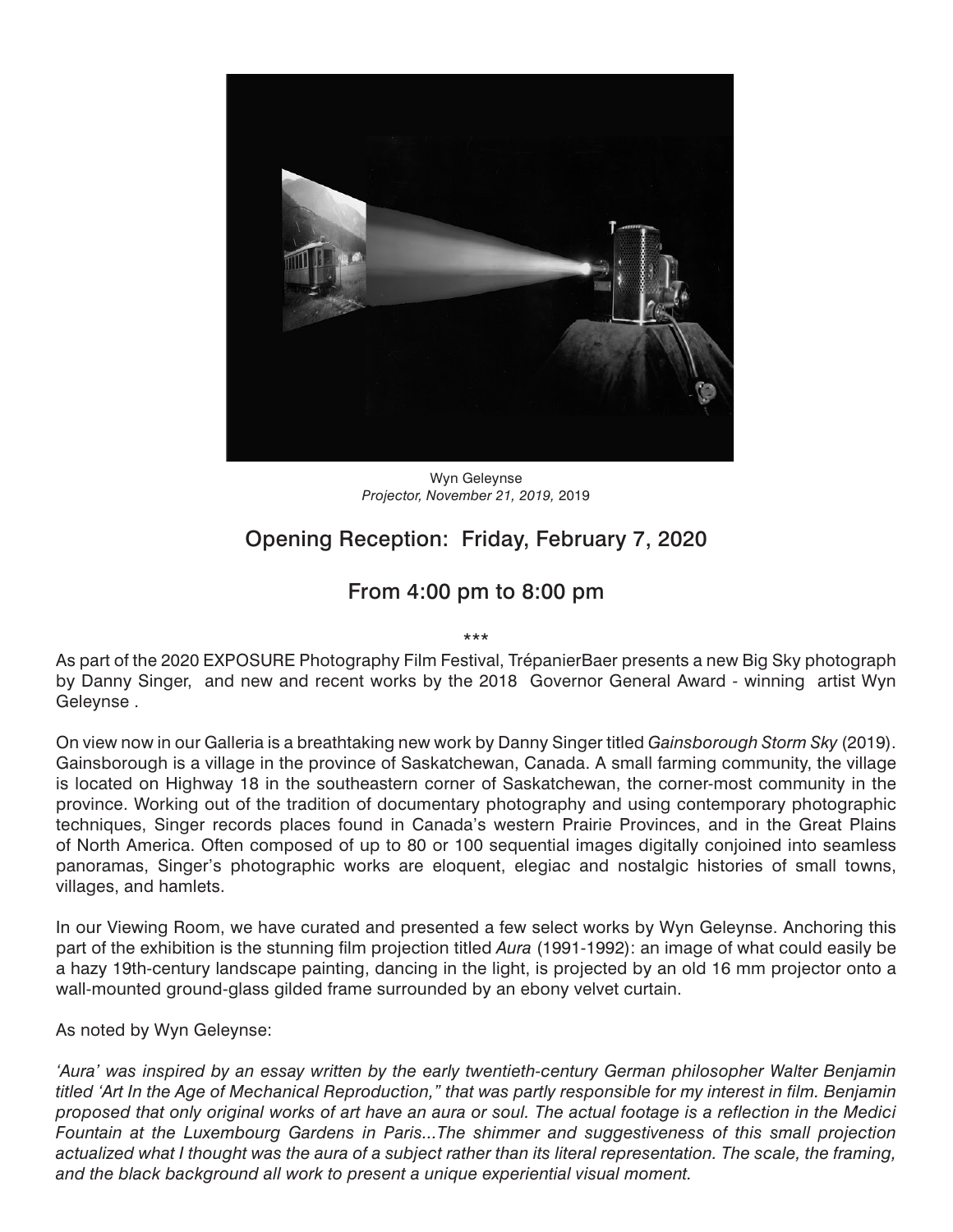Complementing *Aura* are two sets of photographic works recently produced by the artist. The first, from his *Pairing Series*, pairs two individual photographs of diverse studio objects in a serendipitous and sometimes ironic pairing. The second set of works are a poetical suite of black and white photographs of places the artist has visited. While reviewing these photographs, Geleynse noted his predilection for recording light, through fog, windows, snow, projectors, etc...As he has remarked:

*They are momentos, of what my idea of what photography is and are as much about the photos as objects as they are about the subject within the photos. B & W images are more than the light that creates the images than about the colour of what we see..."* 

Don't miss out on seeing these works while they are on view at the gallery!



Danny Singer *Gainsborough Summer Storm*, 2019

**Danny Singer** was born in 1945 Edmonton, Alberta, Singer began his career as a cameraman and director for the CBC; in 1970, he moved to Montréal, where he made the transition to still photography, and where he currently lives and works. He is the recipient of a Canada Council mid-career grant, a British Columbia Arts Council grant, and the Hamber Foundation Award of Merit. Recent solo exhibitions of note include: *Danny Singer*, Whyte Museum, Banff (2020); *Danny Singer: Standing Still*, Denver Art Museum (2016); and *Danny Singer – Welcome to Miss Meagan's Munchies*, TrépanierBaer Gallery, Calgary (2014); to name a few. Recent group exhibitions include: *Next Year's Country*, Remai Modern 2020); *Making Pictures*, TrépanierBaer (2017); *Shore, Forest and Beyond*, Art from the Audain Collection, Vancouver Art Gallery (2011); *Timeland*: 2010 *Alberta Biennial of Contemporary Art*, Art Gallery of Alberta, Edmonton, Alberta (2010). His work can be found in private and public collections across the country including the National Gallery of Canada, the Vancouver Art Gallery, Glenbow Museum in Calgary, and the Remai Modern in Saskatoon, to name a few.

**Wyn Geleynse** was worn in Rotterdam, Netherlands in 1947, moved to Canada as a child, and currently lives and works in London, Ontario. Since 1969, he has exhibited consistently in Canada and abroad. In 2018 he was awarded a Govenor General's Award in Visual and Media Arts. In 2006, the Museum London presented a major survey exhibition titled *Wyn Geleynse: A Man Trying to Explain Pictures*. Solo and group exhibitions include the following: *Wyn Geleynse: Slackwire and Other Situations*, TrépanierBaer Gallery (2018); *City Service*